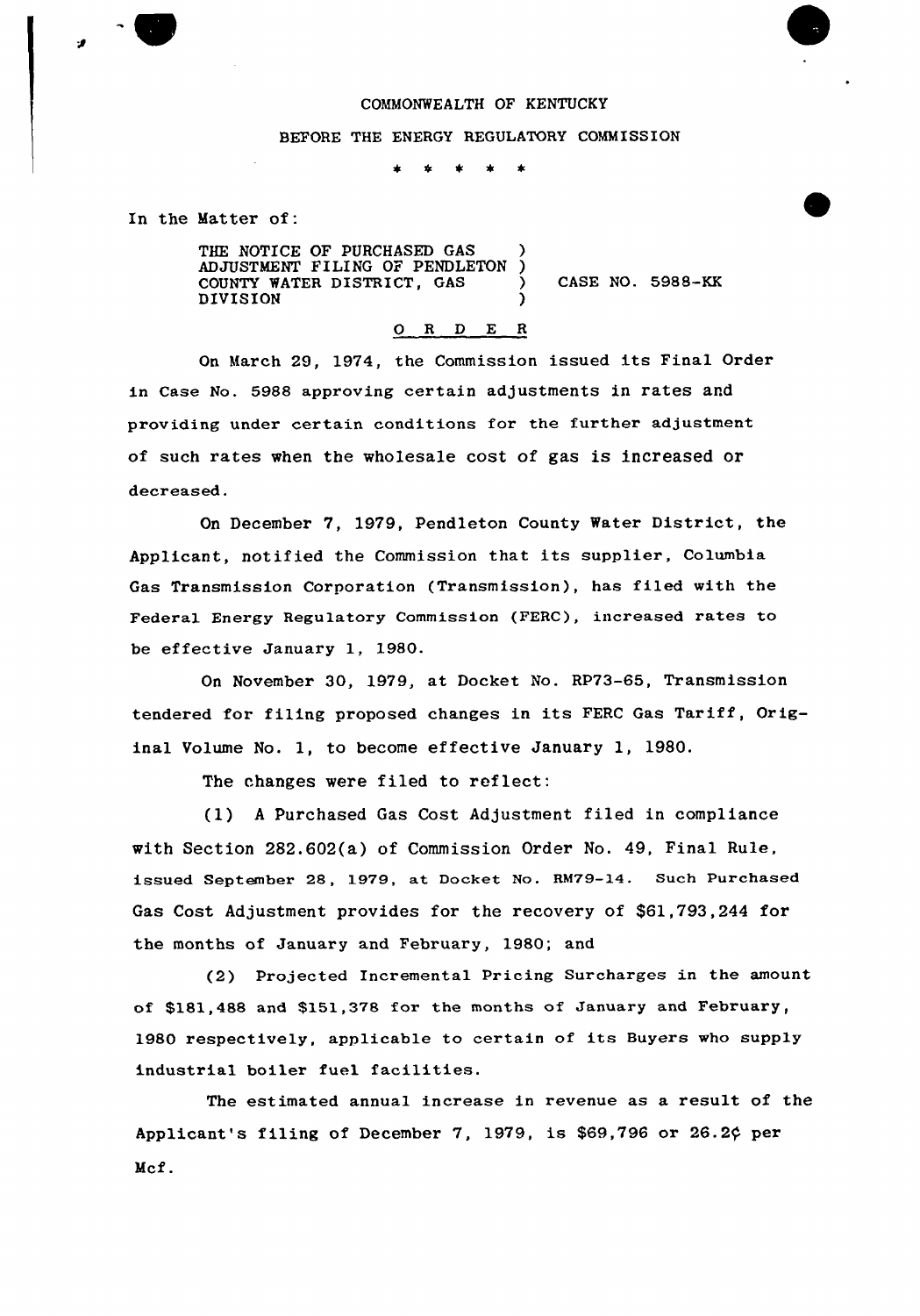

The Applicant, in compliance with its tariff and previous Orders of this Commission, submitted with its Notice certain information including verification of the rates and charges of its supplier.

After reviewing this evidence of record and being advised, the Commission is of the opinion and finds:

(1) That the Energy Regulatory Commission is being asked to approve a price increase already approved by the Federal Energy Regulatory Commission when it granted the Applicant's supplier, Columbia, Gas Transmission Corporation, a wholesale gas cost increase. We are of the opinion that failure to allow this increase to be passed through to its retail consumers on a timely basis would be unfair and unjust to the Company and would ultimately result in higher rates to their consumers in any event. The Commission has (in writing) indicated its opposition to the procedures and regulations used by the Federal agency in approving these supplier increases since 1975. We continue to be opposed and are continuing to seek alternative ways to overcome the regu-1atory inequities which have such a direct impact on the retail consumers.

(2) That the Applicant's supplier, Transmission, has filed for increased rates to become effective January 1, 1980.

(3) That the application filed December 7, 1979, reflected Transmission's rates as filed with the FERC on November 30, 1979, at Docket No. RP73-65, to be effective January 1, 1980.

(4) That the magnitude of this filing exposes the Applicant to substantial under-recovery of its gas cost if the rates are not implemented in a timely manner.

(5) That the Commission should waive its policy of requiring evidence of FERC acceptance in this case and allow the Applicant to place into effect subject to refund the rates set out in Appendix  $"A"$ .

(6) That the Applicant's adjustment in rates under the purchased Gas Adjustment provisions approved by the Commission in its Order in Case No. 5988, dated March 29, 1974, is fair, just and reasonable and in the public interest and should be effective with gas supplied on and after the date the increased cost of wholesale gas becomes effective.

 $-2-$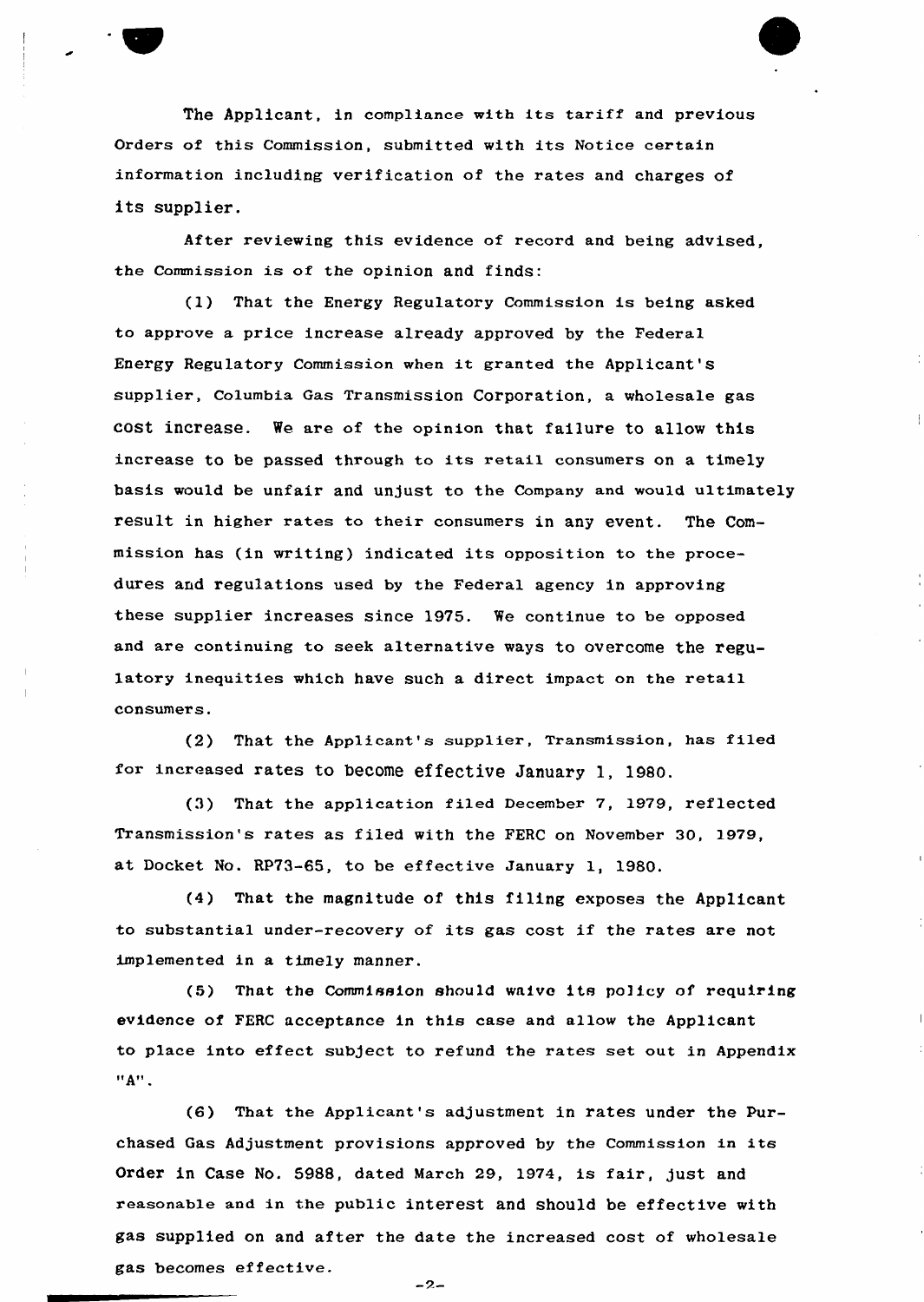IT IS THEREFORE ORDERED that the Purchased Gas Adjustment sought by the Applicant as set out in Appendix "A" attached hereto and made a part hereof, be and the same, is hereby approved to be effective subject to refund with gas supplied on and after the date the increased cost of wholesale gas becomes effective.

IT IS FURTHER ORDERED that Pendleton County Water District, Gas Division shall maintain its records in such manner as will enable it, or the Commission, or any of its customers, to determine the amounts to be refunded and to whom due in the event a refund is ordered by the Commission.

IT IS FURTHER ORDERED that for the purpose of the future Application of the Purchased Gas Adjustment Clause of Applicant the Base Rate for purchased gas shall be:

Columbia Gas Transmission Corporation Columbia LNG Corporation Demand Commodity \$2.5646 4.4309+ +Includes Transportation Charge of \$0.2229.

IT IS FURTHER ORDERED that within thirty (30) days after the date of this Order, Applicant shall file with this Commission its revised tariff sheets setting out the rates approved herein.

IT IS FURTHER ORDERED that the information furnished this Commission by Applicant on December 7, 1979, constitutes full compliance with the Commission's requirements and Order in Case No. 5988, and any other information ordinarily required to be filed under the Commission's regulations is hereby waived.

> Done at Frankfort, Kentucky, this 10th day of January, 1980. ENERGY REGULATORY COMMISSION

Lay Ly For t

ATTEST: